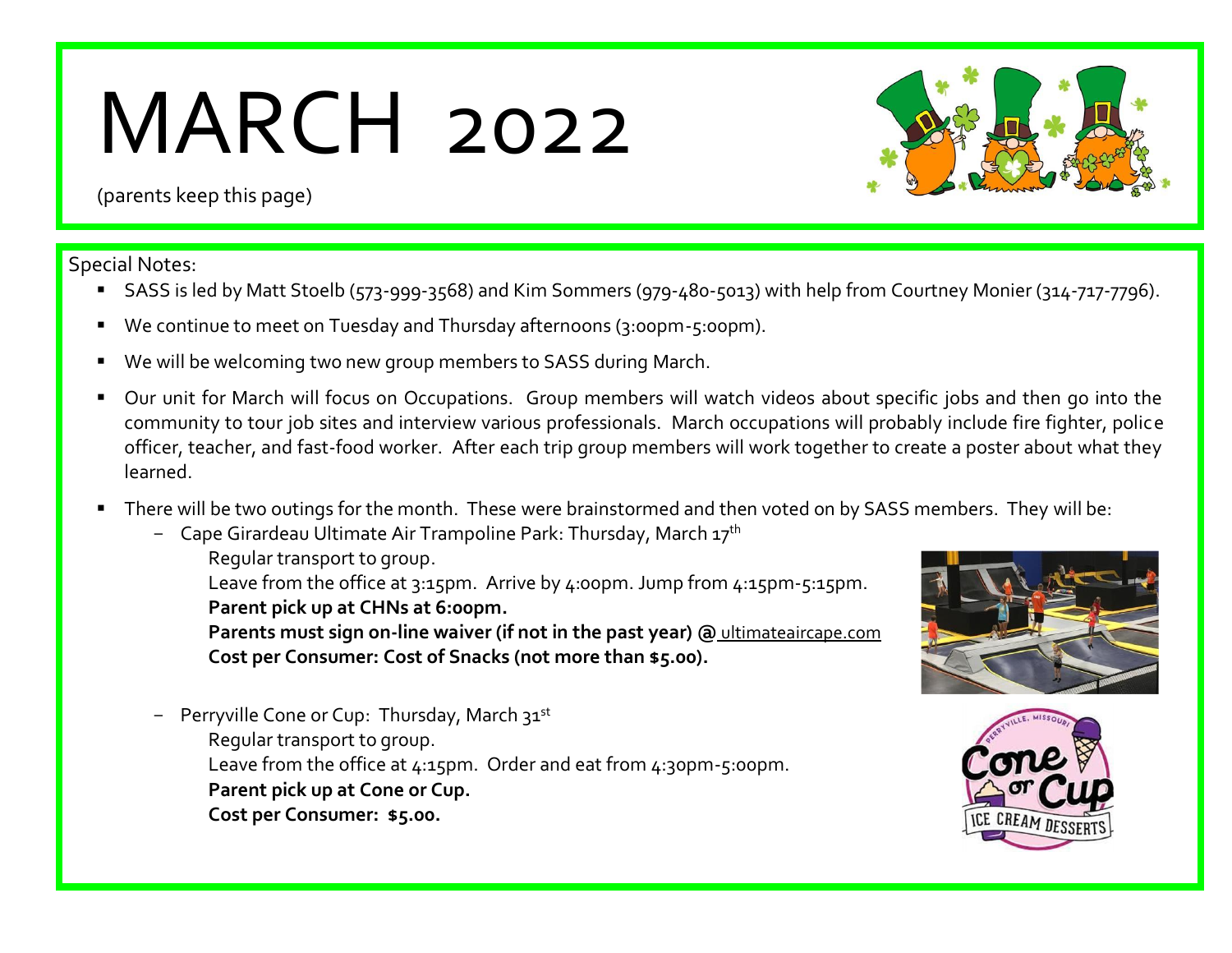# **SASS March Calendar**

(parents keep this page)

- 
- 
- 

- **22 Occupations Outing 3:00pm-5:00pm 24 Regular Session at Office 3:00pm-5:00pm**
- 
- 

### **Tuesdays Thursdays**

- **1 Regular Session at Office 3:00pm-5:00pm 3 Regular Session at Office 3:00pm-5:00pm**
- **8 Regular Session at Office 3:00pm-5:00pm 10 Occupations Outing 3:00pm-5:00pm**
- **15 Occupations Outing 3:00pm-5:00pm 17 Ultimate Air Trampoline Park 3:00pm-6:00pm Parent Pick-Up @ CHNs @ 6:00**



**Cost: Snacks (no more than \$5.00)**

- 
- 29 Occupations Outing 3:00pm-5:00pm **31 Cone or Cup** 3:00pm-5:00pm  **Parent Pick-Up @ Cone or Cup @ 5:00**



**Cost: \$5.00**